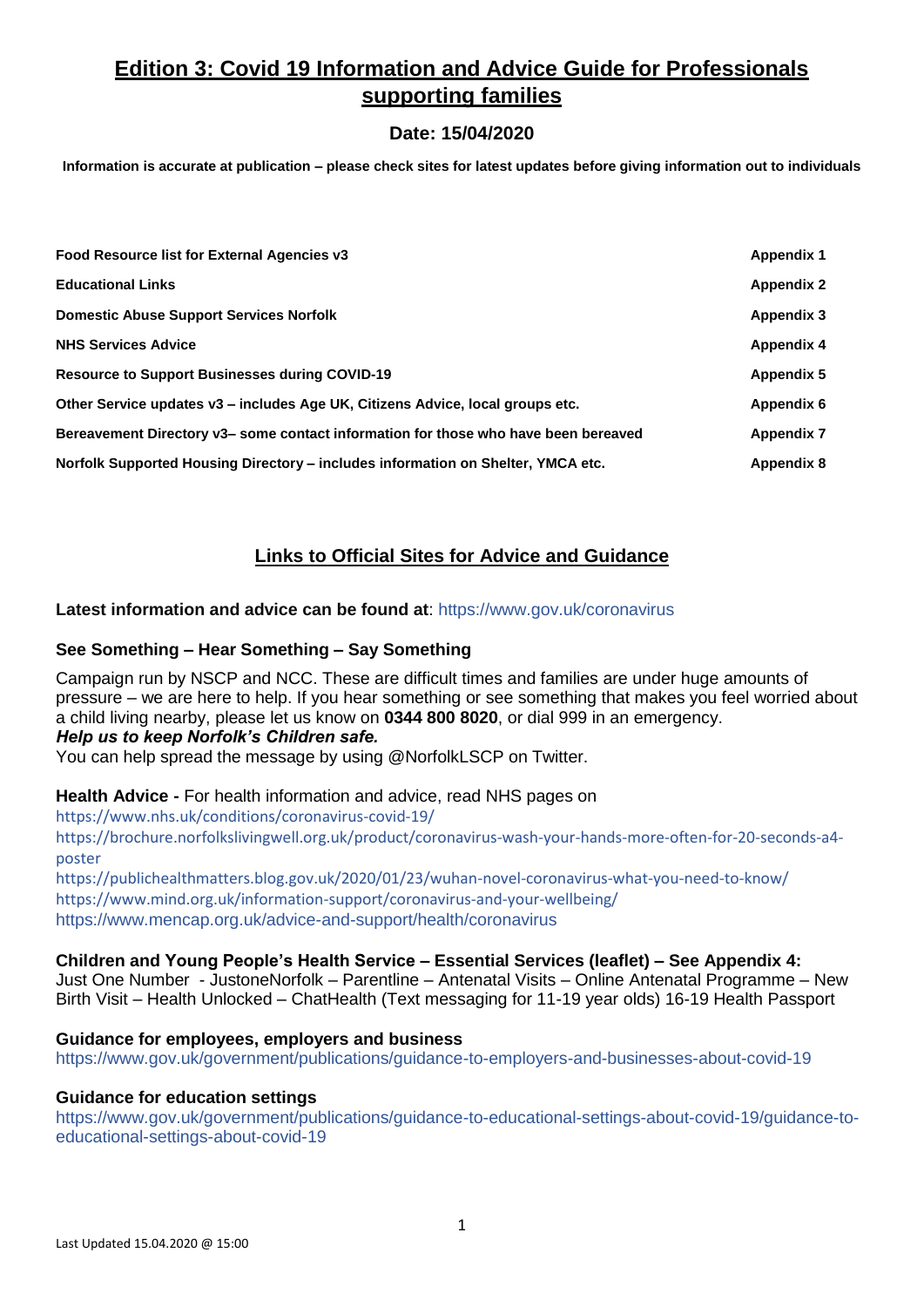### **Travel Advice**

<https://www.gov.uk/guidance/travel-advice-novel-coronavirus>

### **Community Action Norfolk's General Guidance for VCSE organisations**

<http://www.communityactionnorfolk.org.uk/sites/content/coronavirus-covid-19-guidance-organisations-0>

**Community Action Norfolk Advice for Community & Neighbourhood Responses to Covid -19** <http://www.communityactionnorfolk.org.uk/sites/content/community-responses-covid-19-pandemic>

#### **Children and Family Court Advisory and Support Service**

<https://www.cafcass.gov.uk/grown-ups/parents-and-carers/covid-19-guidance-for-children-and-families/>

# **Information from Local Early Help hubs / District and Borough Councils**

### **1. Support for the vulnerable:**

The Government announced on Sunday that it would be stepping up to directly support about 1.5m people identified as vulnerable in communities across the country.

Some people will already have received letters which asks them to contact a national helpline so support can be arranged for them. It is essential that we shield these people from the virus. As a county, we are aware this list will not identify all the people in our communities that need assistance.

Therefore, if you are reading this letter and are classed as vulnerable or you need support, either now or in the coming weeks, please contact our designated phone line on 0344 8008020 or visit Norfolk.gov.uk/coronavirus and we will provide help. This line will be open from Monday (30th March).

### **2. Volunteering:**

Our community volunteers, local charities and council staff stand by to assist you. We ask that if you are able to volunteer some of your time to assist others in your community, we really need your help. If you are a business and can help with services, vehicles or other resources, we would love to hear from you, as together we really can make a difference.

Individuals who want to volunteer should visit [www.voluntarynorfolk.org.uk](http://www.voluntarynorfolk.org.uk/) and businesses should email [covidbusinessresponse@voluntarynorfolk.org.uk](mailto:covidbusinessresponse@voluntarynorfolk.org.uk)

### **3. Financial help:**

The Government has also provided a Hardship Fund and is putting in measures to help people if they need this support. Please see your local council website and follow the advice. Please *do not visit* your council offices - you will be able to access the information and ask for assistance either online or by phone - visit www.south-norfolk.gov.uk/coronavirus or call 01508 533933.

### **4. Help for businesses:**

If you are a business in need of help, please visit the New Anglia Growth Hub website for free support Growthhub@newanglia.co.uk or call on 0300 333 6536.

### **5. Donations:**

Finally, working with the Norfolk Community Foundation, we have launched a Norfolk Appeal Fund, which will be directed to charities on the front line of caring for people across the county. This fund will help us to support the people in our county who need it and is critical to our collective response. If you are able to support those in need in Norfolk, you can either go online to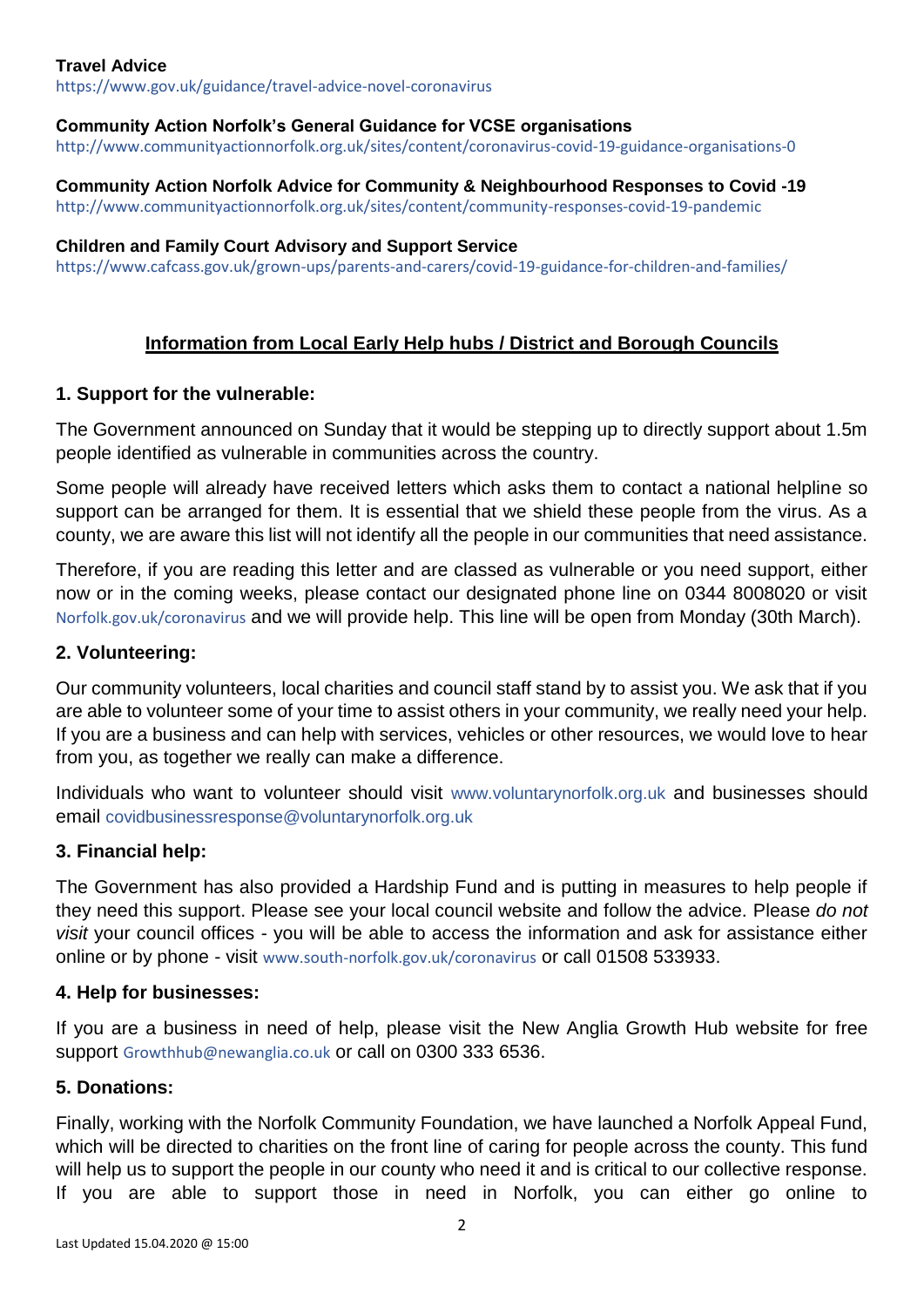www.norfolkfoundation.com/givingphilanthropy/covid19communityresponsefund/ or through the post to: Covid-19 Response, Norfolk, Community Foundation, St James Mill, Whitefriars, Norwich, NR31TN. Cheques should be made out to Norfolk Community Foundation.

## **6. Government directive:**

It is essential that we take the direction we have been given by the Prime Minister and stay at home.

The advice was clear – leave home only for

- Shopping for basic necessities
- One form of exercise a day (on your own or in household groups)
- Any medical need or to care for a vulnerable person
- Travelling to and from work, only if absolutely necessary

# **Community Response Offer**

There is a community hub in each of Norfolk's seven districts which are working with the voluntary sector at a local level to ensure that residents can access community support detailed in the diagram below.

| <b>Wellbeing</b>                                                                                                                                                                                                                                           | <b>Necessities</b>                                                                                                                                                                                                                                                                                                      |  |
|------------------------------------------------------------------------------------------------------------------------------------------------------------------------------------------------------------------------------------------------------------|-------------------------------------------------------------------------------------------------------------------------------------------------------------------------------------------------------------------------------------------------------------------------------------------------------------------------|--|
| <b>Weekly check-ins</b><br>Befriending services (via phone)<br>Contact with local community groups<br>Support to register as vulnerable with services<br>Offering reassurance and advice on staying well<br>Guidance and signposting on how to keep active | <b>Food ordering</b><br>Arranging food collection and deliveries<br><b>Picking up prescriptions</b><br><b>Walking pets</b><br>Sharing applicable benefits and financial support<br>Advice on what to do in an emergency<br>Access to hardship funds                                                                     |  |
| Home                                                                                                                                                                                                                                                       | <b>Community Response</b><br><b>Other</b>                                                                                                                                                                                                                                                                               |  |
| Arranging emergency home and heating repairs<br>Advice on keeping warm/heating the home efficiently<br>Make the property safe and secure<br>Housing and homelessness advice<br>Registering for assisted bin collections                                    | <b>Employment support and rights advice</b><br>Issues relating to self-isolation such as MOT delays etc.<br>Accessing online services where homes do not have the<br>internet<br><b>Acquiring documents or NHS numbers</b><br><b>Enhanced debt and budgetary support</b><br>General advice, information and signposting |  |

If you feel that someone you are working with needs the support on offer the contact details of the community hubs are listed below:

**South Norfolk & Broadland - 01508 533933 -** [communities@s-norfolk.gov.uk](mailto:communities@s-norfolk.gov.uk)

**Norwich - 0344 980 3333 (option 2) -** [community@norwich.gov.uk](mailto:community@norwich.gov.uk)

**North Norfolk - 01263 516000 -** [nndccovid19@north-norfolk.gov.uk](mailto:nndccovid19@north-norfolk.gov.uk)

**Great Yarmouth – 08081962238 -** [earlyhelphub@great-yarmouth.gov.uk](mailto:earlyhelphub@great-yarmouth.gov.uk)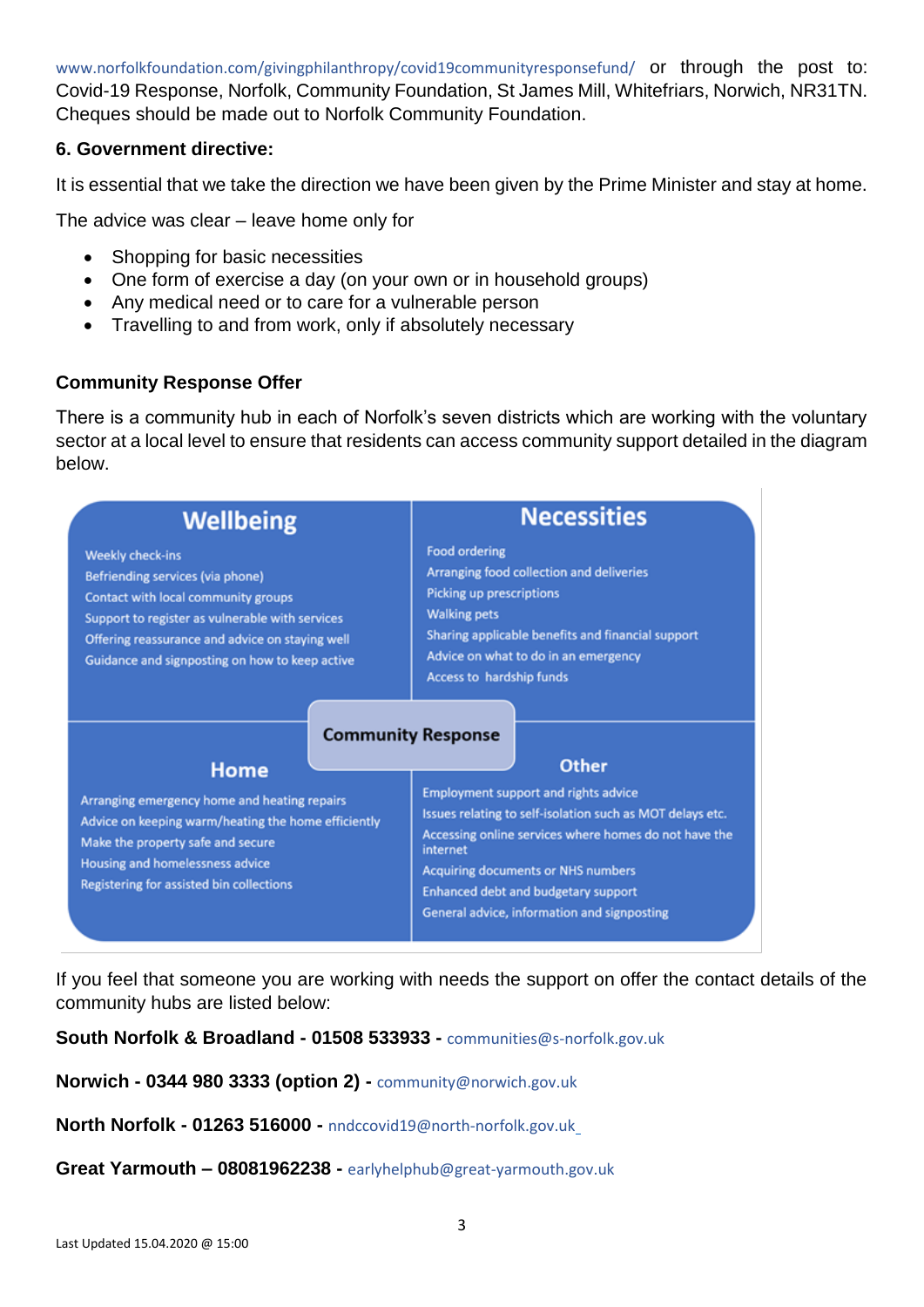### **Kings Lynn and West Norfolk - 01553 616200 Option 6 -** [asklily@west-norfolk.gov.uk](mailto:asklily@west-norfolk.gov.uk)

#### **Breckland - 01362 656306 -** [communitysupport@breckland.gov.uk](mailto:communitysupport@breckland.gov.uk%2001362%20656306)

District councils are co-ordinating food and medicine deliveries for those who are most vulnerable, including those with a serious health issue and those self-isolating who are unable to leave the house. Families have been asked to call our Customer Service Centre (CSC) on 0344 800 8020 or visit www.norfolk.gov.uk/coronavirus if they need local support. The call will be triaged to check if the family has an existing allocated worker and that worker will then be contacted.

If they need community support, the family's details will be passed to the relevant District Community hub. This support does not replace normal social care and safeguarding for children and families. If you are actively supporting children, families that are unable to call the CSC themselves, you should contact the district hubs for community support. The details of what's available for families and contact details for each of the hubs are attached to this email.

We are also changing the way we filter and triage contacts about vulnerable children and our referral pathways. This is to respond to new needs evolving as a result of people shielding, self-isolating and social distancing during the Coronavirus lockdown. It means our roles and functions, at different points in the system, will change until further notice.

The causes of vulnerability at this time extend beyond those which we would normally support through our social care system and we are responding to this change.

### From now on the **Customer Service Centre** will:

- Use existing processes to refer contacts which relate to an existing case with an allocated worker
- Transfer all callers who are worried about a child at risk of harm to a social worker in the Children's Advice and Duty Service (CADS)

### **CADS** will:

- Take all calls about children who are considered a risk, including calls from the public. A social worker in CADS will then determine if a statutory response is required.
- Transfer calls where a statutory response is not required to Early Help Pathway Advisers.
- Early Help Pathway Advisers will assist to ensure referrals reach the correct resource either through family support processes, information advice and guidance, and linking to district support.

Recently, the government announced further plans to support children receiving free school meals. The government is asking schools to continue to provide meals where possible but has now made a national voucher scheme available for schools that can't produce or distribute meals. Parents who don't receive free school meals currently but might be eligible can apply here. https://fiso.norfolk.gov.uk/synergy/Enquiries/Citizen/FreeSchoolMeals.aspx/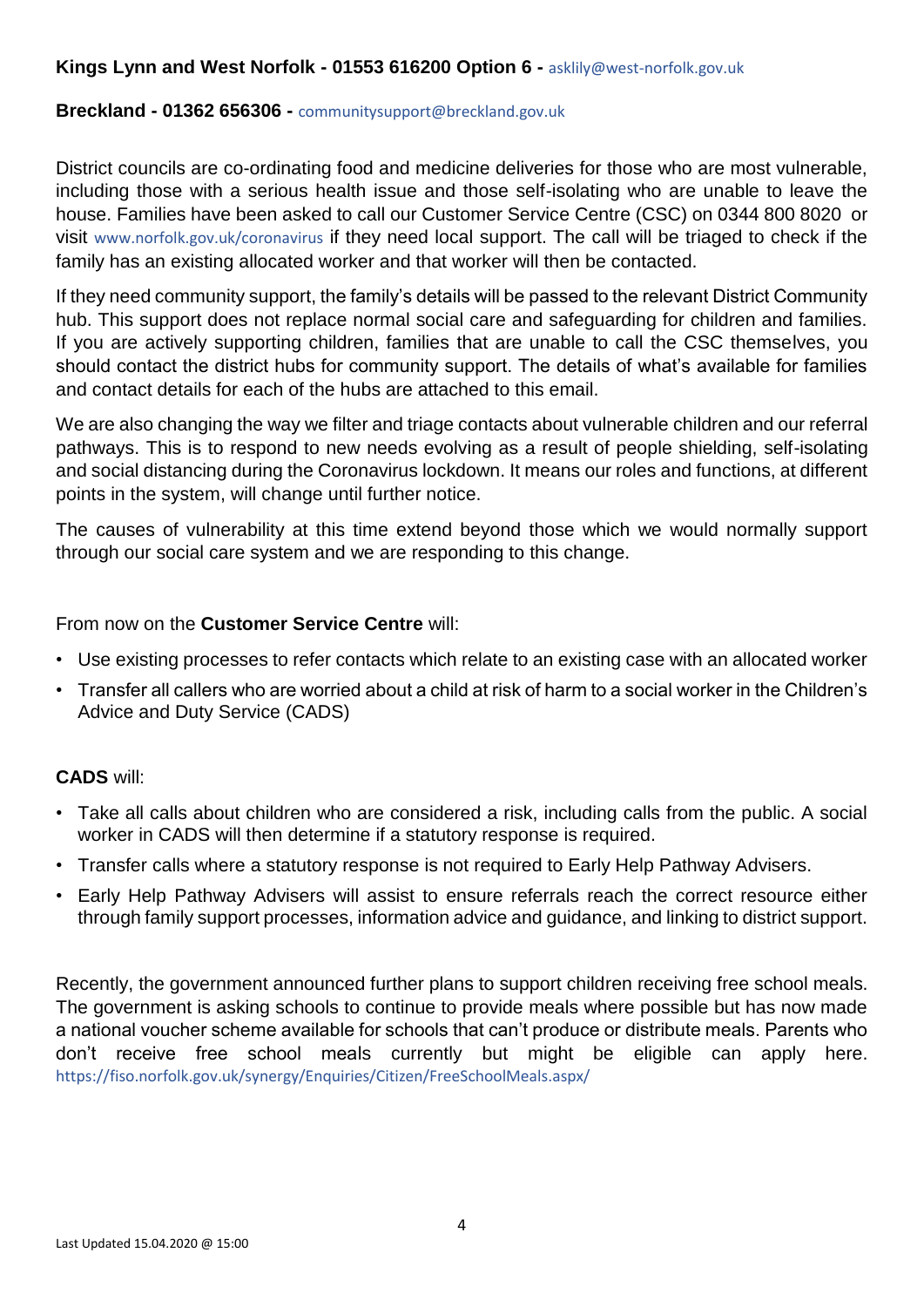# **Benefits and Financial information**

# **Universal Credit - Information for Partners on Coronavirus**

Essential information on Coronavirus has been issued on the Understanding Universal Credit website - <https://www.understandinguniversalcredit.gov.uk/coronavirus/>. The page contains information about coronavirus and claiming benefits. It will be updated regularly with information on what to do if someone receiving benefits is affected by coronavirus.

It has information on what to do if people are in work and not claiming benefits, with sections about sick pay eligibility and how to apply for Universal Credit - <https://www.gov.uk/apply-universal-credit> and/or New Style Employment and Support Allowance - [https://www.gov.uk/employment-support](https://www.gov.uk/employment-support-allowance/eligibility)[allowance/eligibility](https://www.gov.uk/employment-support-allowance/eligibility). It also has information for those already claiming UC who may need to self-isolate and re-arrange appointments with work coaches.

For more information about any aspect of UC, including how to make a claim, visit the homepage <https://www.understandinguniversalcredit.gov.uk/>.

# **UC Guide Finder**

Information about UC can be found on GOV.UK. There are lots of detailed guides covering specific topics which provide additional information to help claimants, landlords, stakeholders and advisers who support our claimants.

It's not always easy to find the information you need, so we've published a 'Universal Credit guide finder' which provides links to all the current guidance available to make it easier for you. You can find it on the first page of the Helping someone claim section on the Understanding UC website <https://www.understandinguniversalcredit.gov.uk/helping-someone-claim/how-to-use-this-section/>.

If circumstances have changed and families need to contact someone, they should update the information using their online journal.

For complex enquiries you can seek support from The Complex Needs Team; [Norwich.complexneedsteam@dwp.gov.uk](mailto:Norwich.complexneedsteam@dwp.gov.uk)

### **Money Advice Hub**

Money Advice Hub have created a Coronavirus Advice Hub:

**Link: <https://sites.google.com/moneyadvicehub.org.uk/coronavirus-advice-hub>**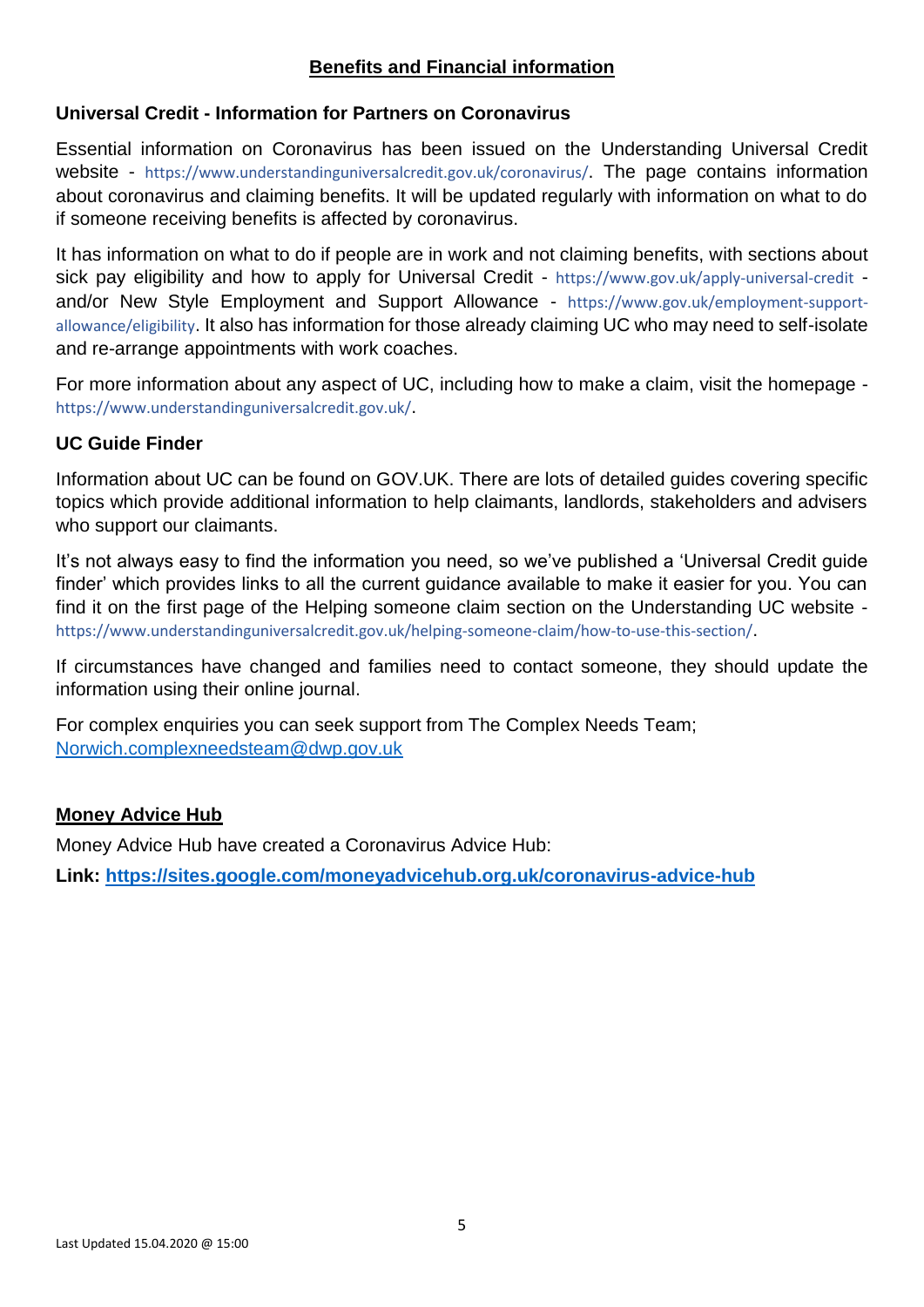# **Activities for children and families**

### **Remote teaching: safeguarding children and young people**

**Visit NSPCC Learning's webpage:** [Undertaking remote teaching safely](http://email.nspcc.org.uk/c/16YtKyLIPvYWI1ob0kKnUAnB5u) where they have published resources to help keep children and young people safe while teaching remotely or in unusual settings: consent; contacting children at home; child protection concerns; online safety and mental health and wellbeing.

## **Links to resources for talking to children about COVID-19**

- <https://www.bps.org.uk/news-and-policy/talking-children-about-coronavirus>
- <https://www.bbc.co.uk/newsround/51861089>
- <https://www.zerotothree.org/resources/3210-tips-for-families-coronavirus>
- <https://www.thedadsnet.com/this-free-book-is-great-for-explaining-covid-19-coronavirus-to-your-children>
- [https://carolgraysocialstories.com/wp-content/uploads/2020/03/Pandemics-and-the-](https://carolgraysocialstories.com/wp-content/uploads/2020/03/Pandemics-and-the-Coronavirus.pdf?fbclid=IwAR23zxNlbEumpw4oKlM7Xy3VlKnA25b8Gi53N6YiFIeKB9Vx0LQypSPYzzg)[Coronavirus.pdf?fbclid=IwAR23zxNlbEumpw4oKlM7Xy3VlKnA25b8Gi53N6YiFIeKB9Vx0LQypSPYzzg](https://carolgraysocialstories.com/wp-content/uploads/2020/03/Pandemics-and-the-Coronavirus.pdf?fbclid=IwAR23zxNlbEumpw4oKlM7Xy3VlKnA25b8Gi53N6YiFIeKB9Vx0LQypSPYzzg)
- <https://krisepsykologi.no/what-can-we-say-to-children-about-coronavirus/>
- <https://www.brainpop.com/health/diseasesinjuriesandconditions/coronavirus/>
- [https://www.npr.org/sections/goatsandsoda/2020/02/28/809580453/just-for-kids-a-comic-exploring-the](https://www.npr.org/sections/goatsandsoda/2020/02/28/809580453/just-for-kids-a-comic-exploring-the-new-coronavirus?t=1584464333506)[new-coronavirus?t=1584464333506](https://www.npr.org/sections/goatsandsoda/2020/02/28/809580453/just-for-kids-a-comic-exploring-the-new-coronavirus?t=1584464333506)
- <https://www.adamspsychologyservices.co.uk/coronavirus.html>
- <https://www.specialneedsjungle.com/calming-coronavirus-anxiety-children-everyone-else/#Update>
- <https://childmind.org/article/talking-to-kids-about-the-coronavirus/>
- <https://www.elsa-support.co.uk/coronavirus-story-for-children/>
- [https://www.nasponline.org/resources-and-publications/resources-and-podcasts/school-climate-safety-and](https://www.nasponline.org/resources-and-publications/resources-and-podcasts/school-climate-safety-and-crisis/health-crisis-resources/talking-to-children-about-covid-19-(coronavirus)-a-parent-resource)[crisis/health-crisis-resources/talking-to-children-about-covid-19-\(coronavirus\)-a-parent-resource](https://www.nasponline.org/resources-and-publications/resources-and-podcasts/school-climate-safety-and-crisis/health-crisis-resources/talking-to-children-about-covid-19-(coronavirus)-a-parent-resource)
- [https://www.mencap.org.uk/sites/default/files/2020-](https://www.mencap.org.uk/sites/default/files/2020-03/Information%20about%20Coronavirus%20ER%20UPDATED%20130320%20SD%20editsAH.pdf) [03/Information%20about%20Coronavirus%20ER%20UPDATED%20130320%20SD%20editsAH.pdf](https://www.mencap.org.uk/sites/default/files/2020-03/Information%20about%20Coronavirus%20ER%20UPDATED%20130320%20SD%20editsAH.pdf)
- [https://www.childrenscommissioner.gov.uk/wp-content/uploads/2020/03/cco-childrens-guide-to](https://www.childrenscommissioner.gov.uk/wp-content/uploads/2020/03/cco-childrens-guide-to-coronavirus.pdf)[coronavirus.pdf](https://www.childrenscommissioner.gov.uk/wp-content/uploads/2020/03/cco-childrens-guide-to-coronavirus.pdf)
- https://cup-o-t.co.uk/covid-19-support/

### **Links to mental health resources**

- <https://www.goodschoolsguide.co.uk/special-educational-needs/mental-health/apps-for-mental-health>
- [https://www.who.int/docs/default-source/coronaviruse/mental-health](https://www.who.int/docs/default-source/coronaviruse/mental-health-considerations.pdf?sfvrsn=6d3578af_2)[considerations.pdf?sfvrsn=6d3578af\\_2](https://www.who.int/docs/default-source/coronaviruse/mental-health-considerations.pdf?sfvrsn=6d3578af_2)
- <https://youngminds.org.uk/blog/what-to-do-if-you-re-anxious-about-coronavirus/>
- <https://www.apa.org/news/apa/2020/03/covid-19-research-findings>
- [https://www.apa.org/practice/programs/dmhi/research](https://www.apa.org/practice/programs/dmhi/research-information/pandemics?utm_source=linkedin&utm_medium=social&utm_campaign=apa-pandemics&utm_content=pandemics-resources)[information/pandemics?utm\\_source=linkedin&utm\\_medium=social&utm\\_campaign=apa](https://www.apa.org/practice/programs/dmhi/research-information/pandemics?utm_source=linkedin&utm_medium=social&utm_campaign=apa-pandemics&utm_content=pandemics-resources)[pandemics&utm\\_content=pandemics-resources](https://www.apa.org/practice/programs/dmhi/research-information/pandemics?utm_source=linkedin&utm_medium=social&utm_campaign=apa-pandemics&utm_content=pandemics-resources)
- <https://www.annafreud.org/selfcare/>
- <https://www.bbc.co.uk/news/health-51873799>
- [https://www.gozen.com](https://www.gozen.com/)
- <https://copingskillsforkids.com/deep-breathing-exercises-for-kids>
- <https://www.gonoodle.com/>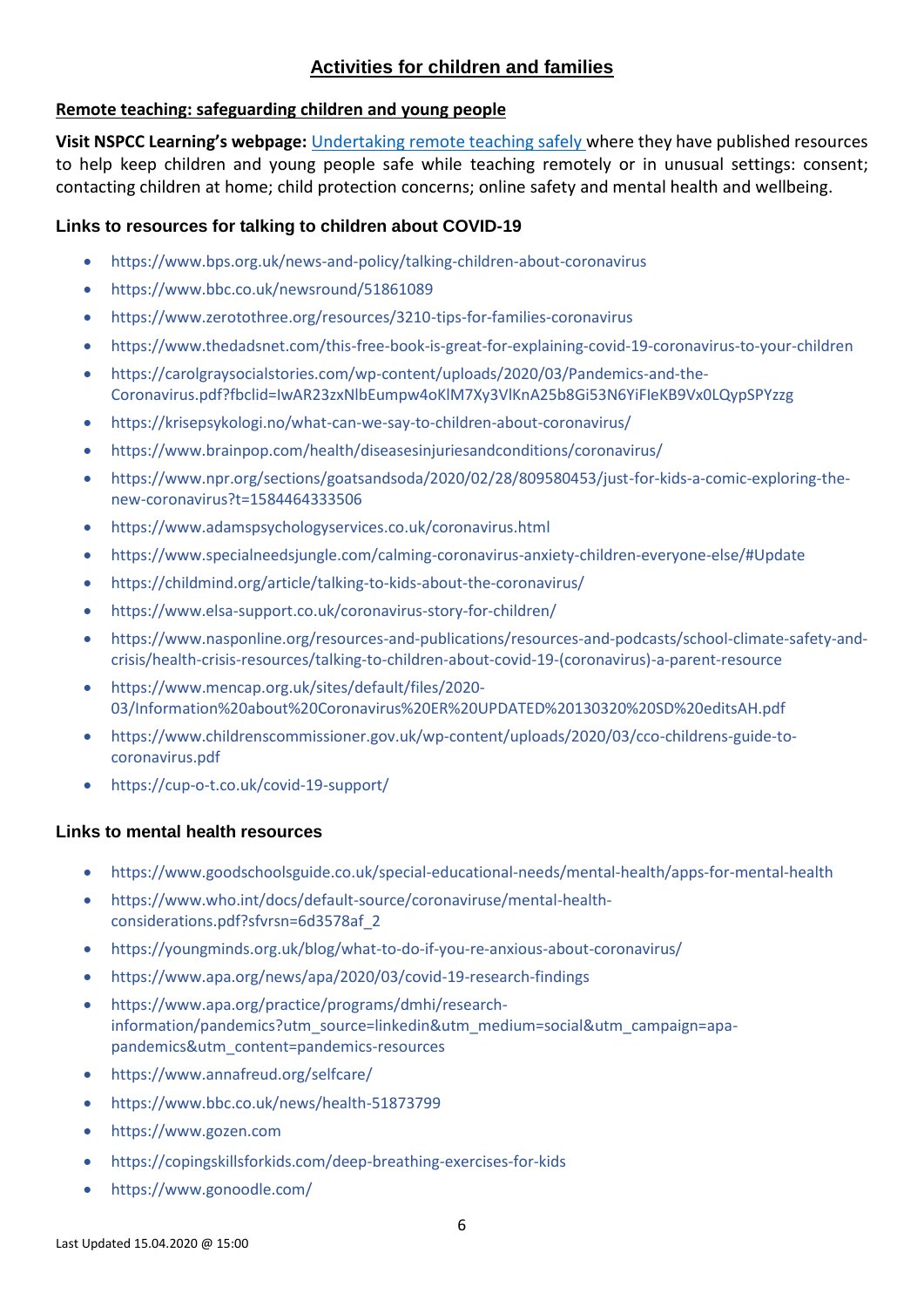### **Free education links for children - Further resources linked to your child's Key Stage can be found in Appendix 2**

### **Generic learning –**

- <https://www.twinkl.co.uk/resources/lovely-premium-resources>
- <https://www.home-education.org.uk/resources-educational.htm>
- <https://www.bbc.co.uk/bitesize>
- <http://www.bbc.co.uk/learning/coursesearch/>
- [https://ed.ted.com](https://ed.ted.com/)
- [https://www.2simple.com](https://www.2simple.com/)
- <https://www.abcya.com/>
- <https://www.carmensandiego.com/resources/>
- <https://www.izzit.org/index.php>
- [https://www.khanacademy.org](https://www.khanacademy.org/)
- <https://www.funbrain.com/>
- [https://www.senecalearning.com](https://www.senecalearning.com/)
- <https://www.open.edu/openlearn/>
- <https://www.oxfordowl.co.uk/for-home/>
- <https://www.kidsactivitiesblog.com/135609/list-of-education-companies-offering-free-subscriptions/>
- <https://www.natgeokids.com/uk/>
- <https://www.risingstars-uk.com/subjects/digital>
- <https://uk.ixl.com/>

#### **Maths –**

- <https://www.dreambox.com/at-home>
- [www.themathsfactor.com](http://www.themathsfactor.com/)
- <https://www.hmhco.com/math-at-work>
- <https://www.mangahigh.com/en-gb/>
- [https://www.prodigygame.com](https://www.prodigygame.com/)
- <https://www.myhomeschoolmath.com/visualperception.html>
- <http://www.amathsdictionaryforkids.com/>
- <https://www.10ticks.co.uk/>

### **Literacy –**

- <https://thestorystarter.com/>
- <https://www.britishcouncil.org/school-resources/find>
- <https://www.nessy.com/uk/virtualschool/>
- <https://www.freechildrenstories.com/>
- <https://www.storylineonline.net/>
- [https://www.researchify.co.uk/audiobooks.html](http://www.researchify.co.uk/audiobooks.html)
- <https://www.seussville.com/>
- http://www.expresseumpoetics.org.uk/wpcontent/uploads/2016/07/04 c creative writing exercises.pdf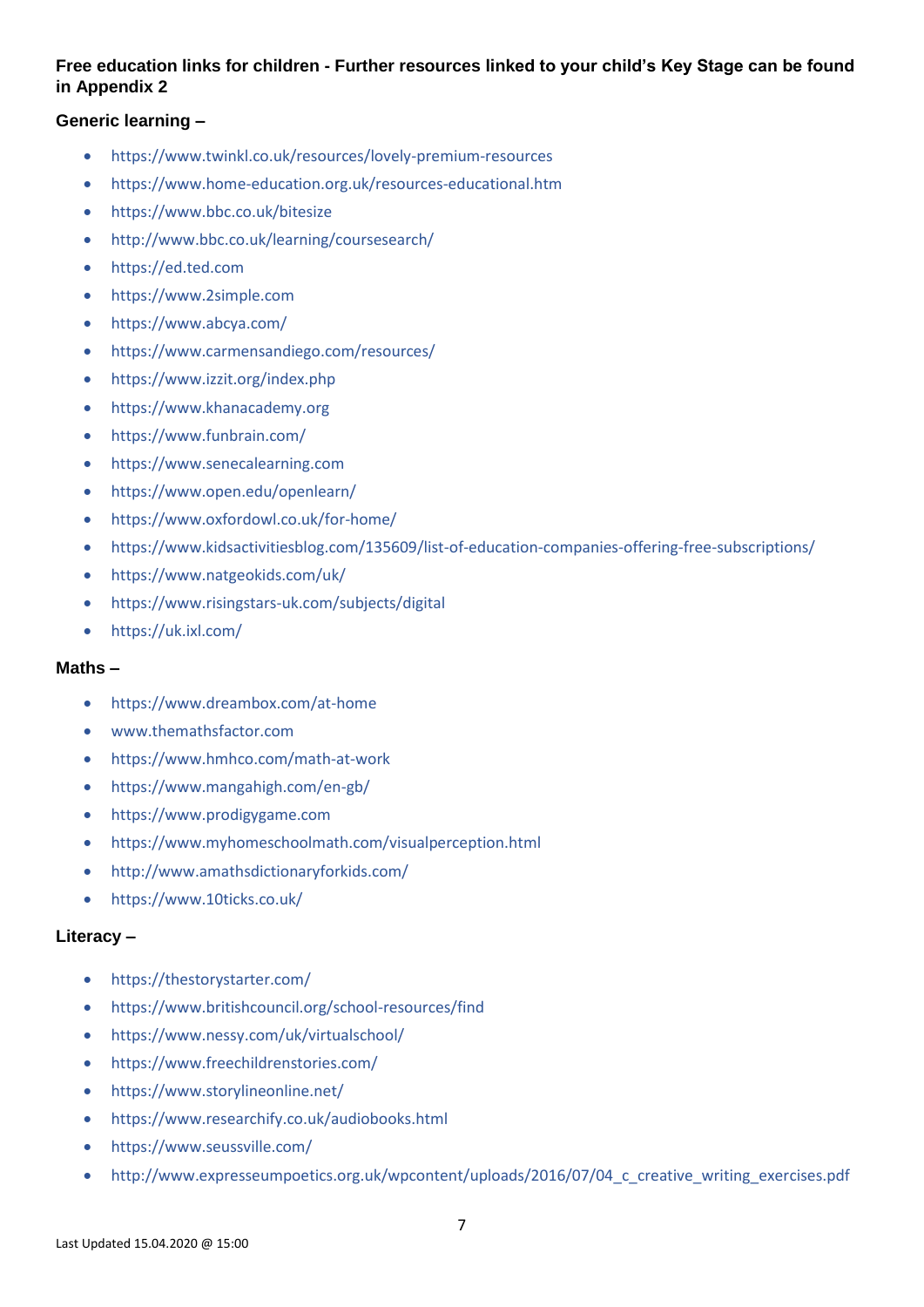### **Science -**

- <https://elementalscience.com/blogs/news/80-free-science-activities> <https://human.biodigital.com/login?returnUrl=/dashboard>
- [https://mysteryscience.com](https://mysteryscience.com/)
- <https://naturedetectives.woodlandtrust.org.uk/naturedetectives/>
- [https://thekidshouldseethis.com](https://thekidshouldseethis.com/)
- <https://www.biologysimulations.com/>
- <https://www.chemicool.com/>
- <https://www.nasa.gov/kidsclub/index.html> [https://www.dkfindout.com/uk/?fbclid=IwAR2wJdpSJSeITf4do6aPhff8A3tAktnmpaxqZbkgudD49l71ep8](https://www.dkfindout.com/uk/?fbclid=IwAR2wJdpSJSeITf4do6aPhff8A3tAktnmpaxqZbkgudD49l71ep8-sjXmrac) [sjXmrac](https://www.dkfindout.com/uk/?fbclid=IwAR2wJdpSJSeITf4do6aPhff8A3tAktnmpaxqZbkgudD49l71ep8-sjXmrac)
- [https://www.crestawards.org](https://www.crestawards.org/)
- <https://www.everyday-earth.com/>
- <https://www.playmadagames.com/>

#### **History –**

- <https://britishmuseum.withgoogle.com/>
- <https://www.bunkhistory.org/>
- <https://www.bighistoryproject.com/home>

#### **Geography –**

- <https://earthquake.usgs.gov/learn/kids/>
- <https://kids.nationalgeographic.com/>
- <https://world-geography-games.com/world.html>

### **IT & Coding –**

- [https://blockly.games](https://blockly.games/)
- <https://scratch.mit.edu/explore/projects/games/>
- <https://www.codecademy.com/>
- <https://www.kodable.com/>

### **Typing –**

- <https://www.nitrotype.com/>
- <https://www.typingclub.com/>
- <https://www.bbc.co.uk/bitesize/topics/zf2f9j6/articles/z3c6tfr>

#### **Music –**

- <https://trainer.thetamusic.com/en>
- <https://www.musictheory.net/>
- <https://www.smartmusic.com/>
- <https://www.thewell.world/mindful-music/mindful-poetry-moments>
- <https://www.quavermusic.com/info/at-home-resources/>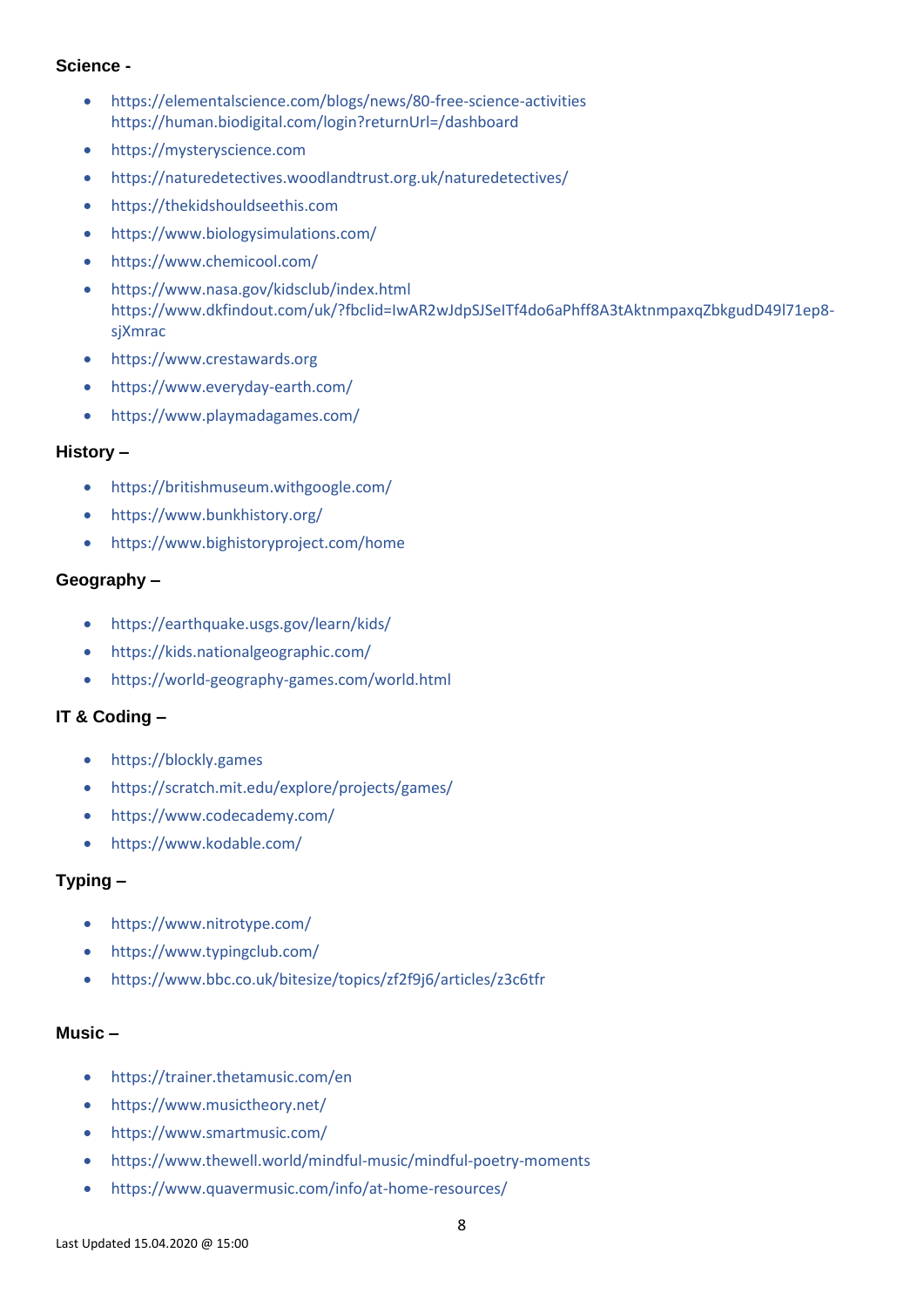#### **Languages –**

- <https://rockalingua.com/>
- [https://www.duolingo.com](https://www.duolingo.com/)

#### **General –**

- <https://chatterpack.net/blogs/blog/resources-list-for-home-learning>
- <https://littletwistersyoga.com/online-store/>
- <https://fluencyandfitness.com/register/school-closures/>
- <https://toytheater.com/>
- <https://www.bbc.co.uk/cbeebies/radio>
- [https://thecrashcourse.com](https://thecrashcourse.com/)
- <https://m.youtube.com/user/crashcoursekids>
- <https://classroommagazines.scholastic.com/support/learnathome.html>
- [https://www.khanacademy.org](https://www.khanacademy.org/)
- <https://www.udemy.com/>
- <https://freddiesmummyuk.com/homeschooling-websites-uk/>
- <https://www.overdrive.com/apps/libby/> Free online books from the library
- <http://napa-activities.co.uk/membership/free-resources>

#### **Subscription resources**

- <https://www.edplace.com/worksheets>
- <https://uk.ixl.com/>
- <https://myonlineschooling.co.uk/>

### **Exercise games and indoor activities for kids**

- <https://www.activenorfolk.org/active-at-home>
- <https://mommypoppins.com/newyorkciykids/25-exercise-games-indoor-activities-for-kids>
- [https://www.todaysparent.com/family/activities/15-ways-to-keep-kids-active-indoors-even-if-you-dont](https://www.todaysparent.com/family/activities/15-ways-to-keep-kids-active-indoors-even-if-you-dont-have-much-space/)[have-much-space/](https://www.todaysparent.com/family/activities/15-ways-to-keep-kids-active-indoors-even-if-you-dont-have-much-space/)
- The Thrive Approach a Facebook page dedicated to supporting our schools, parents and communities affected by school closures for this crisis time only. Open to all and has links to resources, support and ideas for anyone who has an interest in working with children and young people. <https://www.facebook.com/groups/145621073473221/>

### **Free colouring pages**

- <https://www.crayola.com/featured/free-coloring-pages/>
- <http://coloring-4kids.com/>
- <https://www.twinkl.co.uk/resource/t-t-751-easter-colouring-posters>

### **Crafting ideas:**

• <https://www.crayola.com/crafts/trending-crafts/>

Households self.<br>Plating, treat : <sup>rouseholds</sup><br>Solating, treat it like<br>Solatings, treat it like<br>ames solating, treat it like<br>Christmas, treat it like<br>Bames, play board<br>ead book. stmas, <sup>reat</sup> it li.<br>Bames, Watch films,<br>ead books or m.<br>even sames, watch films,<br>read books or films,<br>even write one! even write one!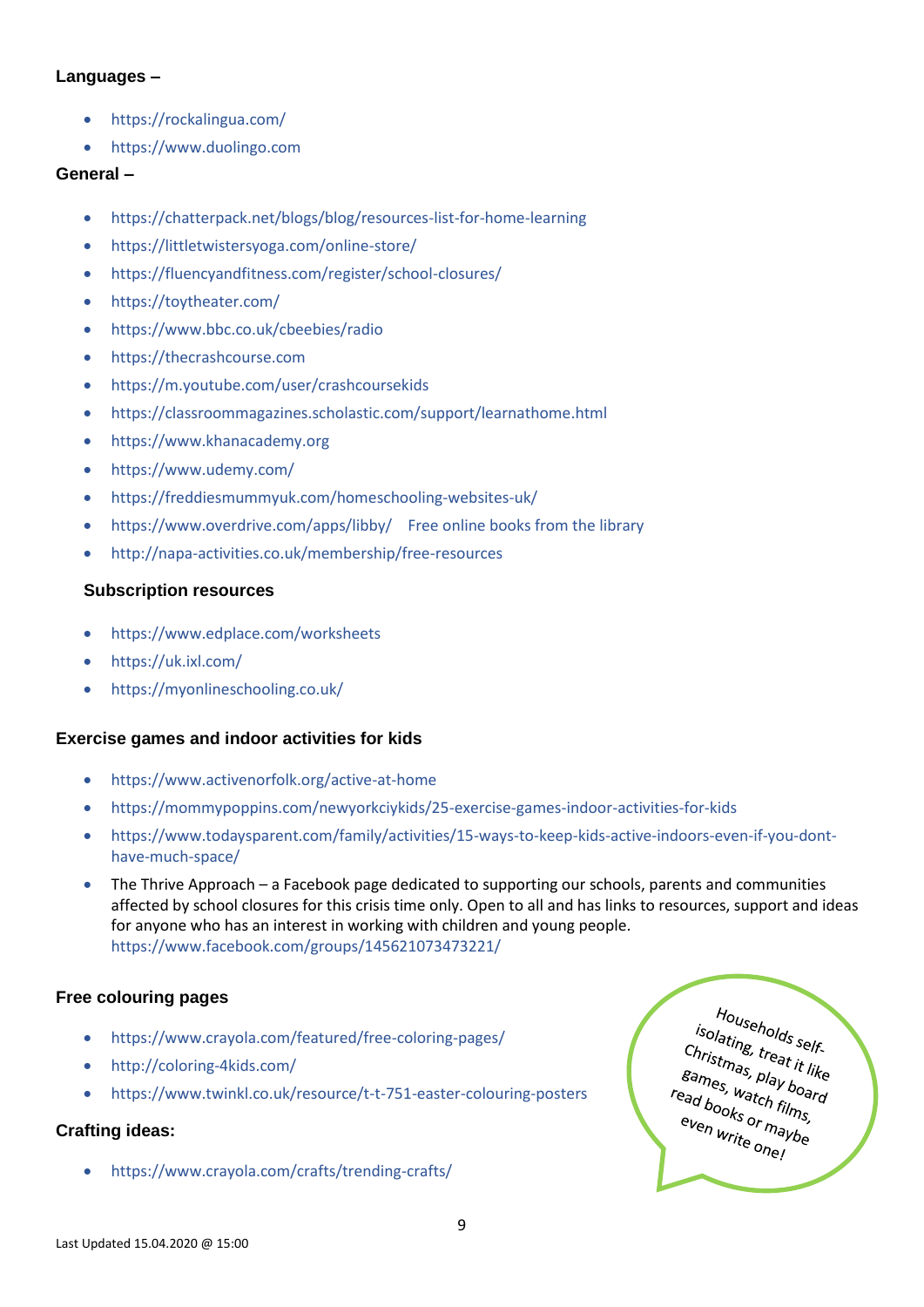### **General fun:**

- <https://www.5minutefun.com/>
- <https://fiveminutemum.com/>
- <https://www.facebook.com/Norfolk-Portage-Service-1009022632441587/> for lots of stories, song, sensory ideas, balloon modelling (!) and general merriment particularly for children with SEND.
- <https://www.norfolk.gov.uk/education-and-learning/adult-learning/courses/search?searchterm=family0to4>

### **Information regarding food and supplies**

Parents who don't receive free school meals currently but might be eligible can apply at

• <https://fiso.norfolk.gov.uk/synergy/Enquiries/Citizen/FreeSchoolMeals.aspx/>

#### Cheap meal and store cupboards ideas

- [https://cookingonabootstrap.com](https://cookingonabootstrap.com/)
- [https://www.bbc.co.uk/food/collections/raid\\_the\\_storecupboard](https://www.bbc.co.uk/food/collections/raid_the_storecupboard)
- [https://www.goodtoknow.co.uk/food/recipe-collections/cheap-family-meals-recipes-under-1-per](https://www.goodtoknow.co.uk/food/recipe-collections/cheap-family-meals-recipes-under-1-per-head-33813)[head-33813](https://www.goodtoknow.co.uk/food/recipe-collections/cheap-family-meals-recipes-under-1-per-head-33813)
- <http://www.foodnetwork.co.uk/article/budget-family-recipes.html>
- http:/[/www.fyf20quid.co.uk](http://www.fyf20quid.co.uk/) Feed your family for £20 a week have recipes online and on Facebook

### **Struggling and need help?**

Please be aware links below may close or change operating hours, so please contact first.

- Find a community fridge<https://www.hubbub.org.uk/the-community-fridge>
- Download the free Olio App (like Freecycle, but for food sharing)<https://olioex.com/>
- The Feed (Norwich) have this list of Food assistance on their website <https://thefeed.org.uk/foodassistance/>
- Deliver Norfolk find out which local businesses are delivering during the COVID-19 outbreak <https://delivernorfolk.co.uk/>

### **See table in Appendix 1 for local Foodbanks and Food resources**

Finally, try websites like this one for shopping and budgeting advice:

Money supermarket shopping tips

<https://www.moneysavingexpert.com/shopping/cheap-supermarket-shopping/>

We are being forced to change our lives and how we live/eat dramatically, so embrace it, change some of the bad habits and adopt new, healthier, less wasteful habits.